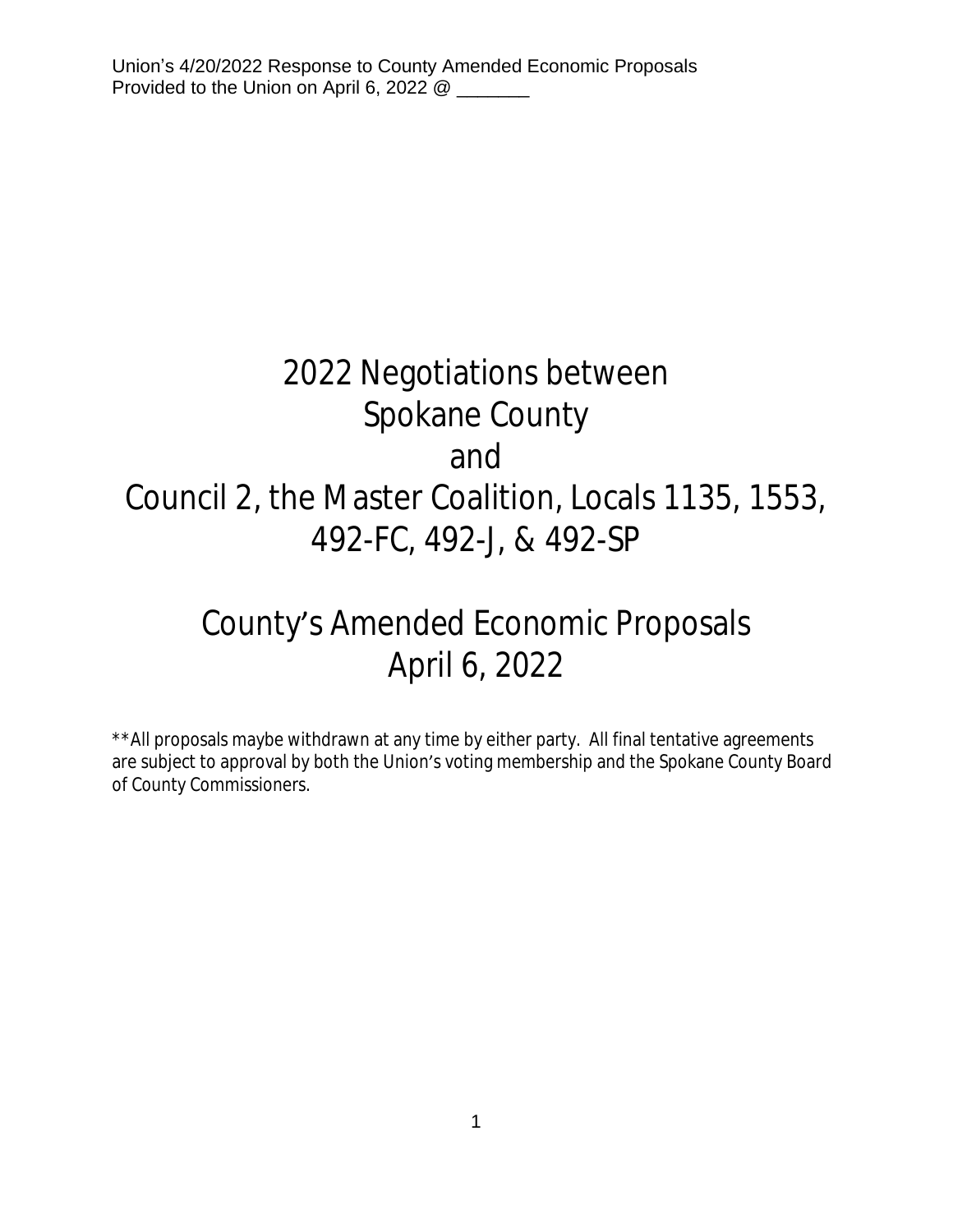County Economic Proposal #1

# **ARTICLE 8 – HOLIDAYS\*\***

\*\**See County's What-if proposal provided to the Union on April 6, 2022*

### *\*\*This article will not apply to Local 492-SP or Local 492-FC; members of these bargaining units will need to refer to their Supplemental Agreements.*

**8.1 List:** The following days shall be recognized and observed as paid holidays:

| New Year's Day                             | (January 1st)                    |  |
|--------------------------------------------|----------------------------------|--|
| Martin Luther King Jr.'s. Birthday4        | (3rd Monday in January)          |  |
| President's Day                            | (3rd Monday in February)         |  |
| <b>Memorial Day</b>                        | (Last Monday in May)             |  |
| Independence Day                           | (4th of July)                    |  |
| Labor Day                                  | (1st Monday in September)        |  |
| Veteran's Day                              | (November 11)                    |  |
| <b>Thanksgiving Day</b>                    | (4th Thursday in November)       |  |
| Day after Thanksgiving                     | (4th Friday in November) (Friday |  |
| immediately following Thanksgiving Day) TA |                                  |  |
| Christmas Day                              | (December 25)                    |  |
| One (1) Floating Holiday2                  |                                  |  |

<sup>4-</sup> Local 1135 will observe Martin Luther King's Birthday as described in their Supplemental **REJECT**

 $2$ -Local 1135 will observe Floating Holiday(s) as described in their Supplemental **REJECT**

- **8.2** Any other day so designated as a one (1) time holiday by the Governor of the State of Washington or the President of the United States shall be recognized and observed as a one (1) time event. Should an additional perpetual **federal REJECT** holiday be declared the parties agree to meet and negotiate the impact of the holiday on the bargaining unit. If an employee is requested to work on the one-time, non-recurring holiday, they will receive 7.5 or 8 hours of **TA** pay at the employee's regular rate **for all hours worked TA** plus paid time off at a later date for all hours actually worked on the one-time, nonrecurring holiday.
- **8.3 Eligibility and Pay:** Employees shall be eligible for holiday pay under the following conditions:
	- 8.3.1 The employee would have been scheduled to work on such a day if it had not been observed as a holiday unless the employee is on layoff.
	- 8.3.2 The employee worked his/her last scheduled day prior to, and the first scheduled day after the holiday unless he/she is excused by the Employer or he/she is absent for any authorized paid leave.
	- 8.3.3 If a holiday is observed on an employee's scheduled day off**,** or during his/her vacation or on paid sick leave, at the employee's option **upon mutual agreement between the employee and employer, REJECT** he/she shall be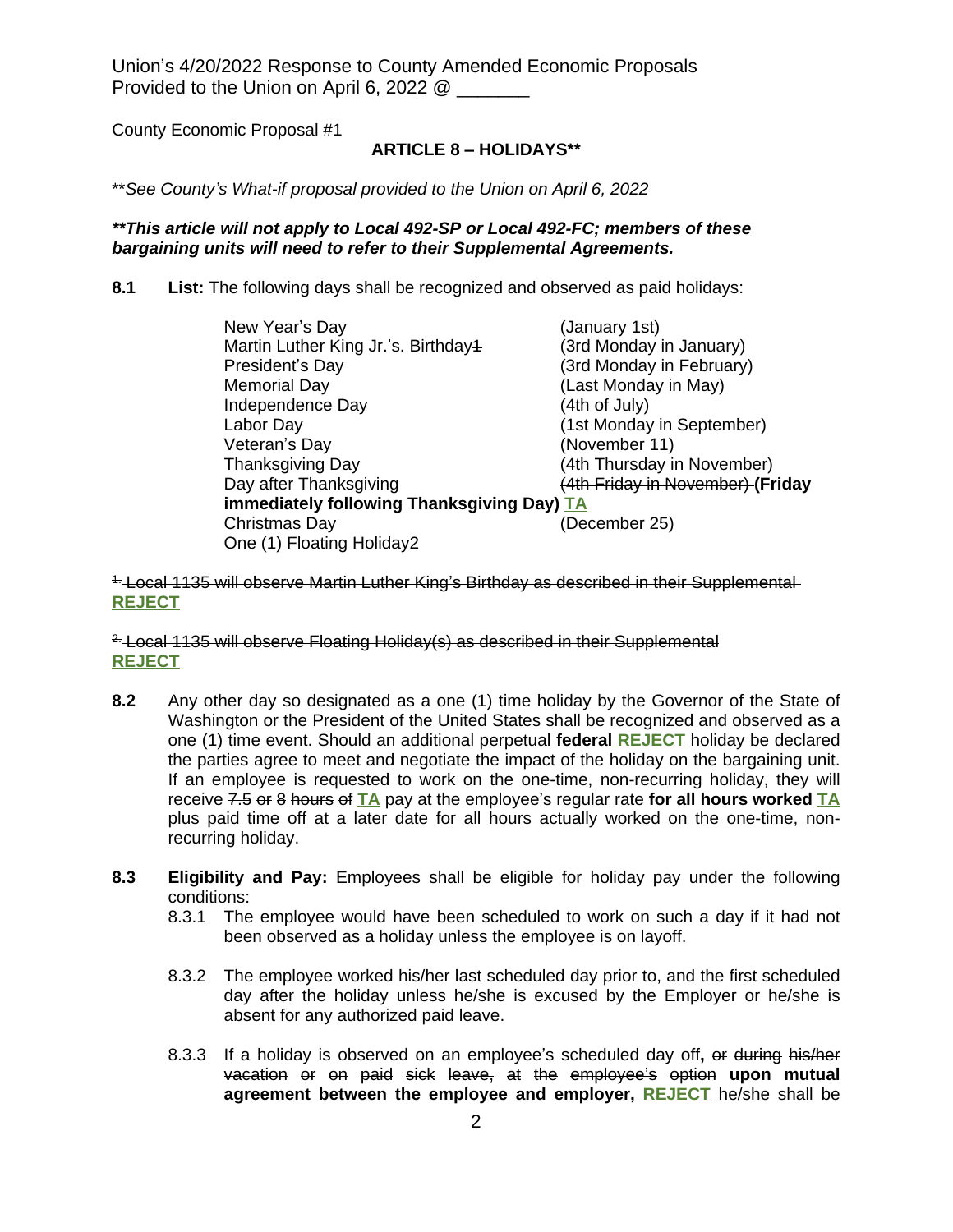paid for the un-worked holiday, or be given the preceding or following work dayoff. **Question: what occurs if mutual agreement is not reached?**

- 8.3.4 Eligible employees who perform no work on a holiday shall be paid their current hourly rate of pay times the number of hours in their regular workday.
- 8.3.5 Whenever a holiday shall fall on a Saturday, the preceding Friday shall be observed as the holiday. Whenever a holiday shall fall on a Sunday, the succeeding Monday shall be observed as the holiday. If a holiday falls on a Saturday or Sunday and is the employee's regularly scheduled workday, the holiday shall be observed the day upon which said holiday falls.
- 8.3.6 If an employee works on any of the holidays listed above, he/she shall be paid the following premium rate in addition to his/her holiday pay.
	- 8.3.6.1 One and one/half (1½) times his/her regular rate of pay for all hours within his/her regular workday.
	- 8.4.6.2 Two (2) times his/her regular rate of pay for all hours in excess of his/her regular workday.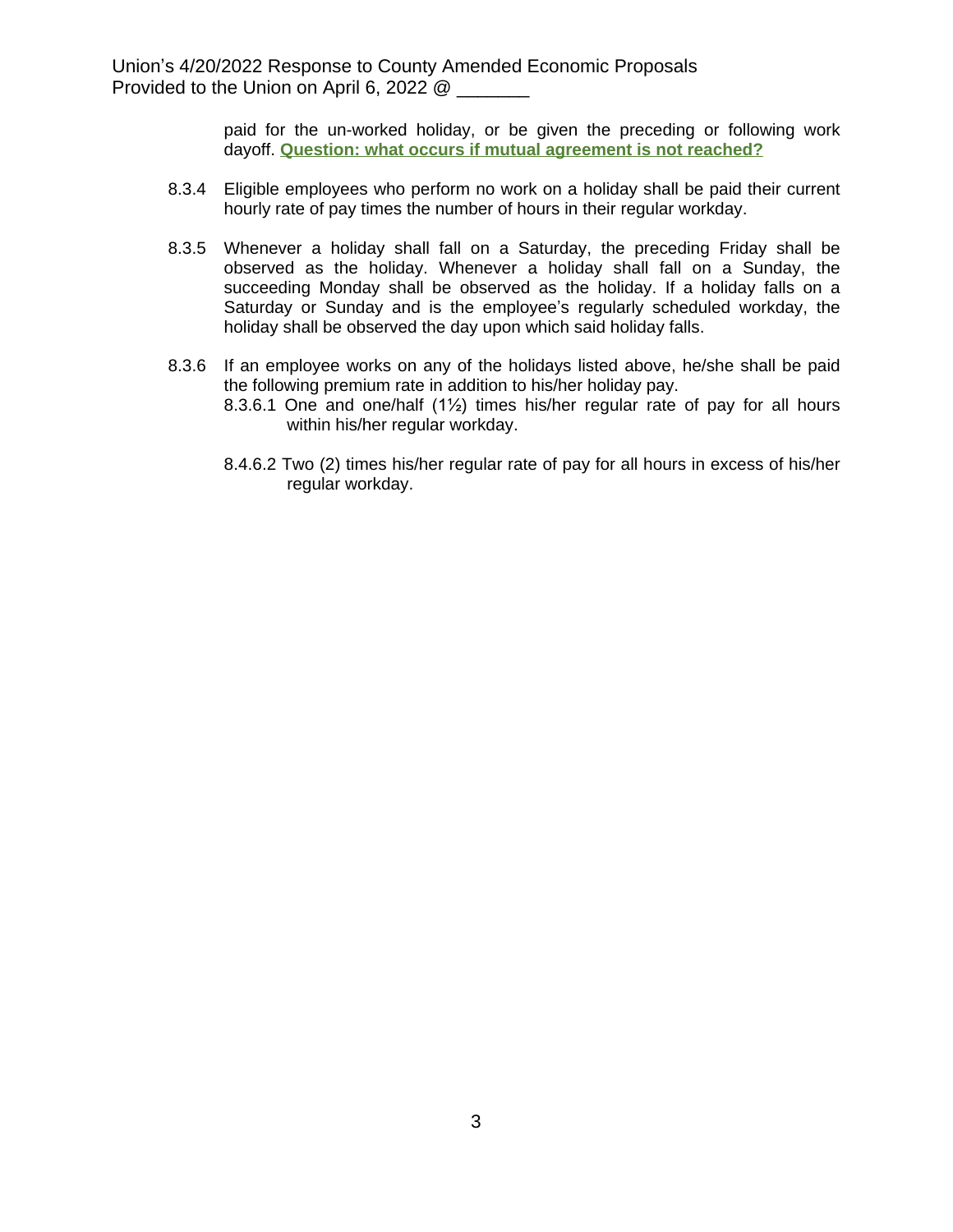County Economic Proposal #2

### **ARTICLE 11 - INSURANCE BENEFITS**

**REJECT ALL PROPOSED CHANGES TO ARTICLES 11.1 THROUGH 11.7. The Union has no issues whatsoever with the addition of new plans during the term of the new contract, however our members need certainty in knowing the existing two plans will experience no changes during the term of the new contract. However, the Union proposes the following "opener" language:**

The parties mutually agree to a medical & dental benefit opener in any year where the combined cost of medical & dental premiums increase 10% or more. In order for the opener to apply, the combined cost of medical and dental premiums must be 10% or higher from one year to the next. As an example, if the total cost of premiums are \$1,500,000 in 2021 then they would have to be \$1,650,000 or higher in 2022 to trigger the opener. The parties recognize that by the time the employer receives benefit quotes for the upcoming year, it may be too late to negotiate any plan design changes. However, the parties agree to meet to discuss premium share changes and/or plan design changes for subsequent years. **No changes will be made in medical and/or dental benefits during the term of the agreement unless mutually agreed upon by both parties**.

#### **11.1 Medical Insurance**

11.1.1 **The Employer agrees to provide at least two (2) medical plans of which there will be a minimum of one Preferred Provider Plans (PPO) plan and a Health Maintenance Organization (HMO) plan.** Medical/Dental - The Employer agrees to provide two (2) medical and two (2) dental plans; the Spokane County Self Insured Preferred Provider Plans (PPO – Premera and Delta Dental of Washington) and a Health Maintenance Organization (HMO – Kaiser Permanente and Willamette dental).

The Employer's and Employees' premium share towards PPO or HMO Medical, Dental and vision plan will be based on the following percentages of the total cost of the coverage:

| Employee<br>5%       |     |
|----------------------|-----|
| Employee& Child(ren) | 10% |
| Employee & Spouse    | 10% |
| <b>Full Family</b>   | 10% |

- 11.1.2 Employee's monthly premium sharing costs will be set up to be paid with pre-tax dollars, the employee's monthly premium will be split over the two pay periods in the month.
- 11.1.3 No provision for retiree medical plan.
- 11.1.4 No double coverage for employees of Spokane County.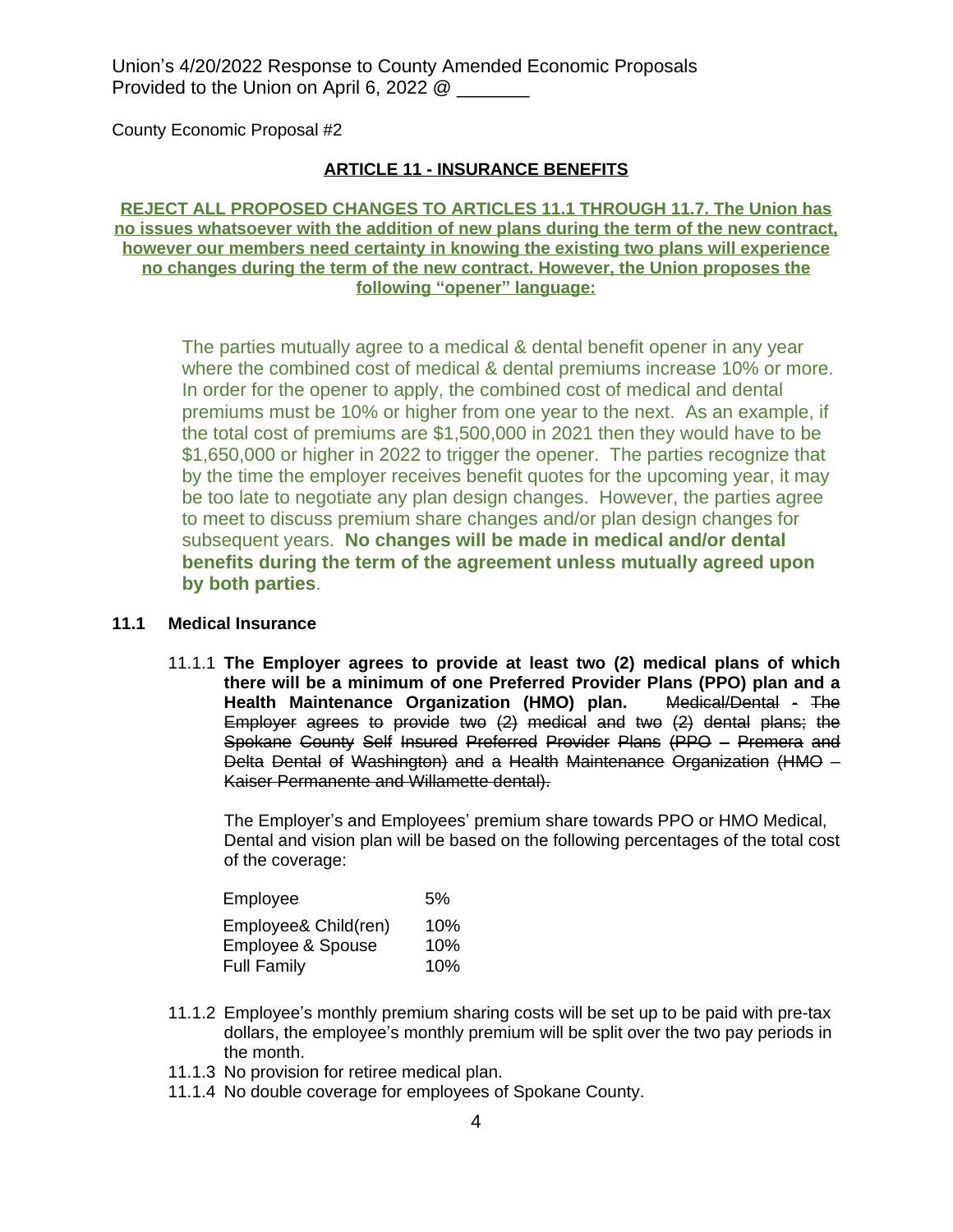# **11.1.5 The employer agrees that for the term of this agreement, the out-ofpocket maximums for the PPO & HMO plans will be as follows:**

- **• HMO \$1,000 Individual/\$3,000 Family**
- **• PPO \$2,000 Individual/\$6,000 – Family**
- 11.1.5 The major elements of the medical plans effective January 1, 2018 shall be as follows:

| (HMO) Kaiser Permanente    | (PPO) Self-Insured Plan         |
|----------------------------|---------------------------------|
|                            |                                 |
| \$200 Deductible           | \$500 Deductible                |
|                            |                                 |
| <del>90% Coinsurance</del> | 80/60% Coinsurance              |
|                            |                                 |
| \$30 Office Visit Co-pay   | \$30 Office Visit Co-pay        |
|                            |                                 |
| \$1,000 Coinsurance max +  | $-$ \$2,000 Coinsurance max $+$ |
| <b>Deductible</b>          | <b>Deductible</b>               |
|                            |                                 |
| \$15/\$30/50 RX Retail     | \$15/\$30/\$50 RX Retail        |
| 2 x RX Mail Order          | 2.5 x RX Mail Order             |
| <b>Mandatory Generics</b>  | <b>Mandatory Generics</b>       |
| \$150 ER Co-pay            | \$150 ER Co-pay                 |
|                            |                                 |
| \$150 Vision Hardware      | Covered in Full Up to \$300     |
| Every 24 months            | <b>Calendar Year Maximum</b>    |

- 11.1.6 In the event that the premium for the plan selected by the employee for the employee and dependents, if any, is less than the Employer's maximum contribution, the difference shall remain in the designated self-insured medical fund.
- 11.1.7 The Employer further agrees that the level of coverage provided by the PPO and the HMO shall not be reduced during the term of this Agreement even in the event the carrier of said coverage is changed.

# **11.2 Dental Insurance:**

- 11.2.1 **The Employer agrees to provide at least two (2) dental plans of which there will be a minimum of one Preferred Provider Plans (PPO) plan and a Dental Maintenance Organization (HMO) plan.** The Employer agrees to provide two (2) dental plans; the Spokane County Self Insured Preferred Provider Plan (PPO), Delta Dental of Washington and the Dental Maintenance Organization (DMO), Willamette Dental
- 11.2.2 In the event that the premium selected by the employee for the employee and dependents, if any, is less that the Employer's maximum contribution, the difference shall remain in the designated dental fund.
- 11.2.3 The Employer further agrees that the level of coverage provided by Spokane County Dental administered by Delta Dental of Washington shall not be reduced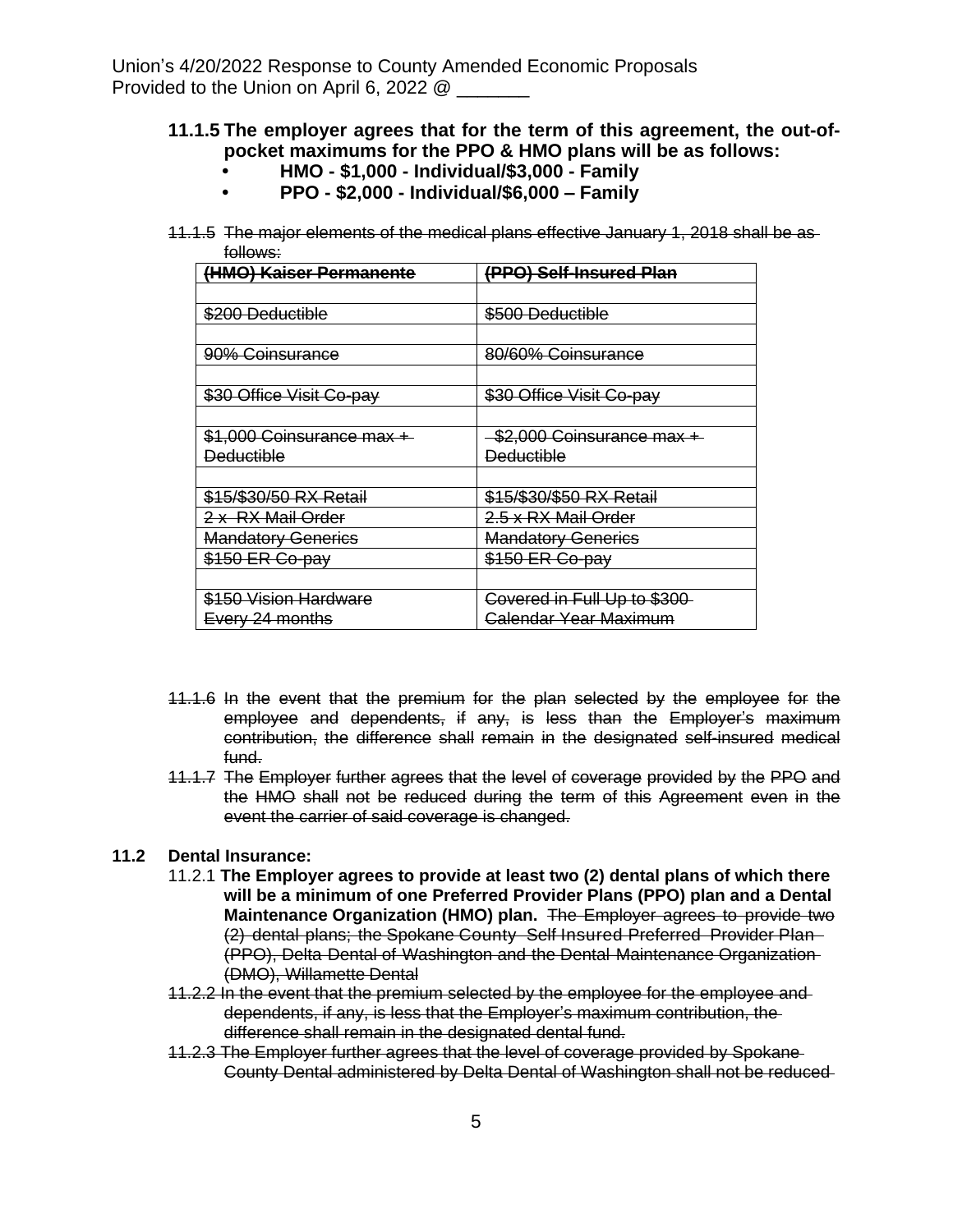# during the term of this agreement even in the event that the carrier of said coverage is changed.

# **11.3 Eligibility:**

- 11.3.1 For all new employees, medical and dental eligibility will begin the first day of the month following completion of 90 days of employment.
- 11.3.2 Employees separating from service between the 1st and 15th of the month shall retain their coverage through the end of the month. Those Employees separating between the 16th and the end of the month shall retain their coverage through the end of the following month.
- 11.3.3 No double coverage regarding medical and dental benefits for Spokane County employees.
- 11.3.4 Seasonal employees and rehires from layoff who are rehired between the  $1<sup>st</sup>$  and 15<sup>th</sup> of the month, will be provided medical and dental benefit coverage effective on the 1<sup>st</sup> of the month following the date of rehire. If rehired between 16<sup>th</sup> and the end of the month, medical and dental benefit coverage will become effective on the 1<sup>st</sup> of the month following one month of continued employment. If a Seasonal employee is not rehired immediately following the off season (takes a working season off) or if rehire from layoff is no longer eligible to be on the layoff list, these rehires must comply with 11.3.1.
- 11.3.5 Members who divorce their spouse or terminate Domestic Partnership must notify the employer within thirty (30) days of the date of the divorce/termination or may be subject to discipline under the terms of their respective CBAs

# **11.4 Life Insurance:**

The Employer agrees to provide and pay the full premiums for a \$25,000 Employee Life Insurance Policy effective April 1, 2018. Supplemental life insurance is available at the employee's option and eligibility. The expense of the supplemental insurance is that of the employee.

# **11.5 Insurance Extension:**

Any employee eligible for sick leave and annual leave benefits, who is unable to resume the duties of his/her employment by the County because of proven illness or injury, shall, for a period of six (6) months after exhaustion of leave and annual leave benefits, continue to be provided the County contribution toward group insurance benefits.

# **11.6 Unpaid Leave of Absence/Impact on Benefits:**

- 11.6.1 Employees must be in a paid status for more than one-half (1/2) of their scheduled workdays during the month to earn credit for paid leave time, benefits based on length of service, or premiums paid into a group insurance program.
- 11.6.2 Employees on an unpaid leave of absence will be allowed to continue their insurance benefits up to six (6) months by personally paying all premiums in accordance with procedures established by the County Auditor.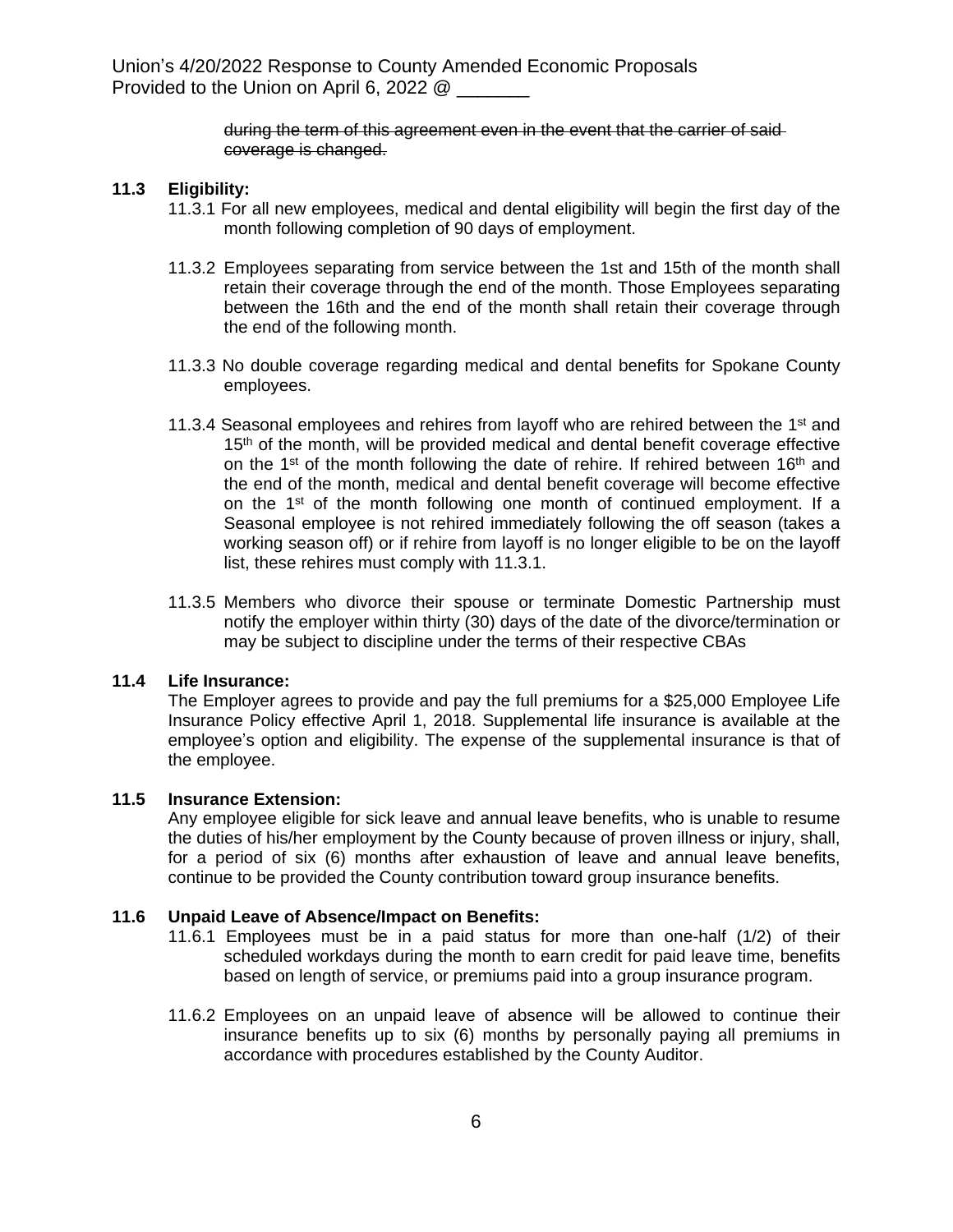- 11.6.3 The provisions of the paragraph above shall not apply to employees on an unpaid leave of absence due to a compensable industrial accident.
- **11.7 Affordable Care Act Taxes**: The Parties agree to avoid health care benefits from being taxed (Cadillac Tax), assessed a fee or penalized by any State or Federal mandate regarding health care plans. The Parties agree that if the health care plans are projected, by a third party consultant (insurance brokers), to be subjected to the Cadillac Tax, the County has the option of unilaterally eliminating the Flexible Spending Account (FSA) or unbundling Vision from the health care plans as measures to avoid the Cadillac Tax, fees or penalties.

If the Parties health care plans are projected, by a third-party consultant (insurance brokers), to be subjected to the Cadillac Tax, fees or penalties and plan design changes are necessary to avoid the Cadillac Tax, fees or penalties, Article 11.1 Medical/Dental will automatically open for negotiations.

A Health Care Committee (one member from each local) will negotiate changes to the health care plans to avoid any assessment (tax, fee or penalty) between June - August of the year prior to the assessment being imposed.

- **11.8 Paid Family & Medical Leave: Employees covered under this agreement will pay the appropriate portion of the premium for coverage under this leave act. The premium is 0.6% of gross monthly wages with approximately 73% paid by the employee and 27% paid by the employer** (**this rate is determined and subject to change by the State**)**. Counter: replace with a simple "follow the law" sentence, with new hires being provided with notification of this expense when given a job offer, as well as informing new hires at new hire orientation.**
- **11.9 WA CARES Fund – Long Term Care (LTC) Coverage: Beginning July 1, 2023, Spokane County is required to deduct a new employee paid premium of \$0.58 per \$100 of earnings (this rate is determined and subject to change by the State) to fund the Long Term Securities and Support Trust act through the WA CARES fund. Employees were offered an opt-out of the program by providing verification of an approved long-term care policy and/or they meet one of the program exemptions. Employees must provide their exemption letter to the Human Resources department to be excluded from paying this premium. New employees/bargaining unit members are required to provide an exemption letter to Human Resources to opt out of this LTC program. Counter: replace with a simple "follow the law" sentence, with new hires being provided with this information when given a job offer, as well as informing new hires at new hire orientation.**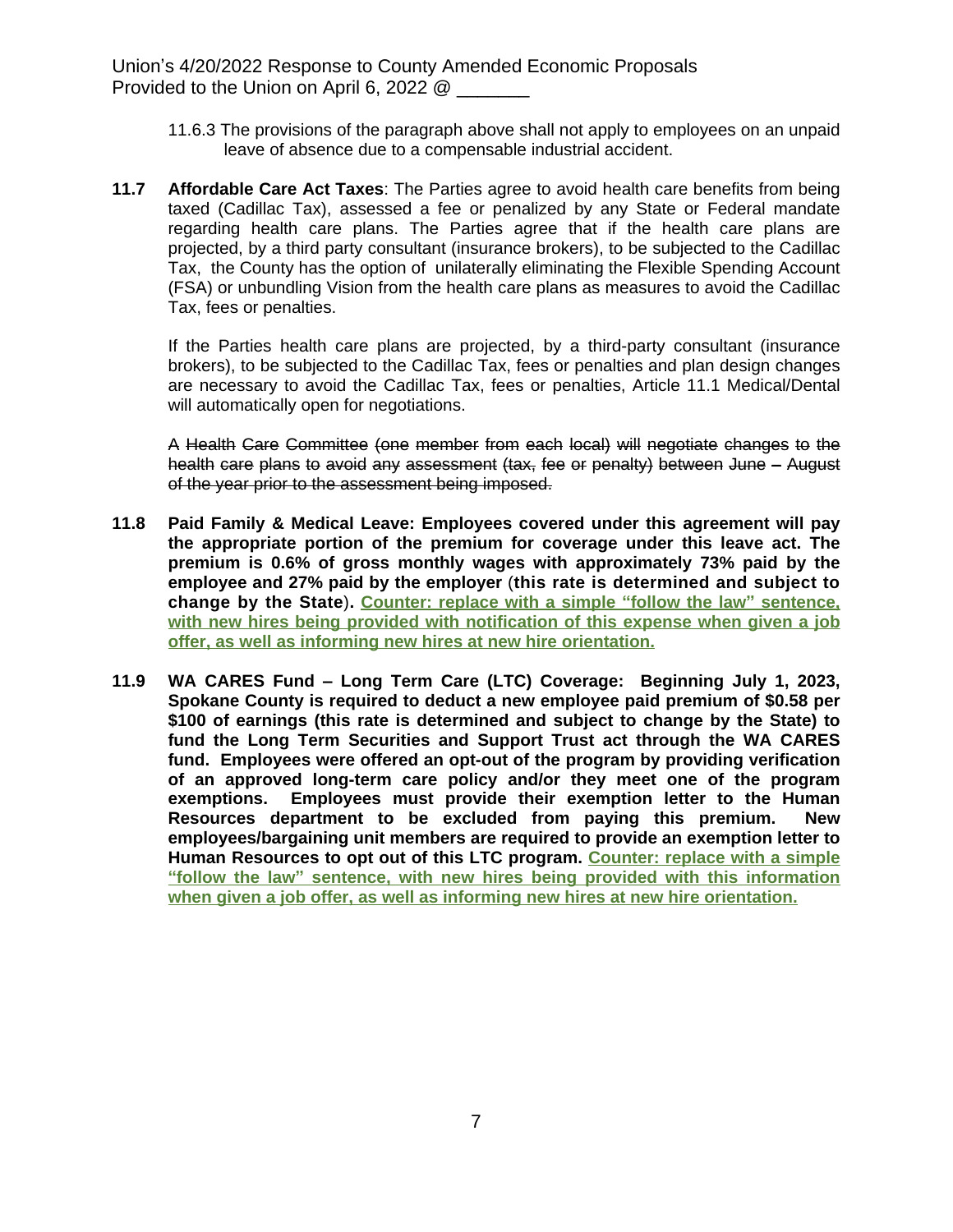County Economic Proposal #3

### **ARTICLE 15 – WAGES**

#### **15.1 Compensation:**

- 15.1.1 Employees will be paid in accordance with the applicable wage appendices attached to this Master Agreement as Appendixes 1-4.
- **Effective the first full pay period following ratification and the Board of County Commissioners approving the agreement, all employees will be placed on the new wage scale for their classification at the step closest to their current base hourly rate, without taking a pay decrease. In addition, all scales will increase by 2.00% 1.00% percent on the same date.**
- **Effective either January 1, 2023 or the first full pay period following January 1, 2023 (if normal pay has been implemented), the wage scales will be increased by 1.00 1.50%.**
- **Effective either January 1, 2024 or the first full pay period following January 1, 2024 (if normal pay has been implemented), the wage scales will be increased by 1.00 1.50%.**
- 2% COLA will be effective January1, 2018
- 2% COLA will be effective January 1, 2019
- 2% COLA will be effective January 1, 2020
- **15.2 New Position:** When any position not listed on the Wage Schedule is established, which the parties have mutually agreed will be covered by the Collective Bargaining Agreement, or the PERC has determined is a bargaining unit position, the County may designate a job classification and pay rate for the position, and will notify the Union in writing of the newly created position. Upon notification the Union shall have thirty (30) days to negotiate a change in classification and/or rate. In the event the Union still does not agree that the classification and/or rate is proper, the Union shall have the right to submit the issue as a grievance at Step 3 of the Grievance Procedure.

#### **15.3 Classification and Reclassification:** See Appendix #6.

**15.4 Pay Period:** The salaries and wages of employees shall be paid semi-monthly.

**REJECT. See Union's #2 proposal.**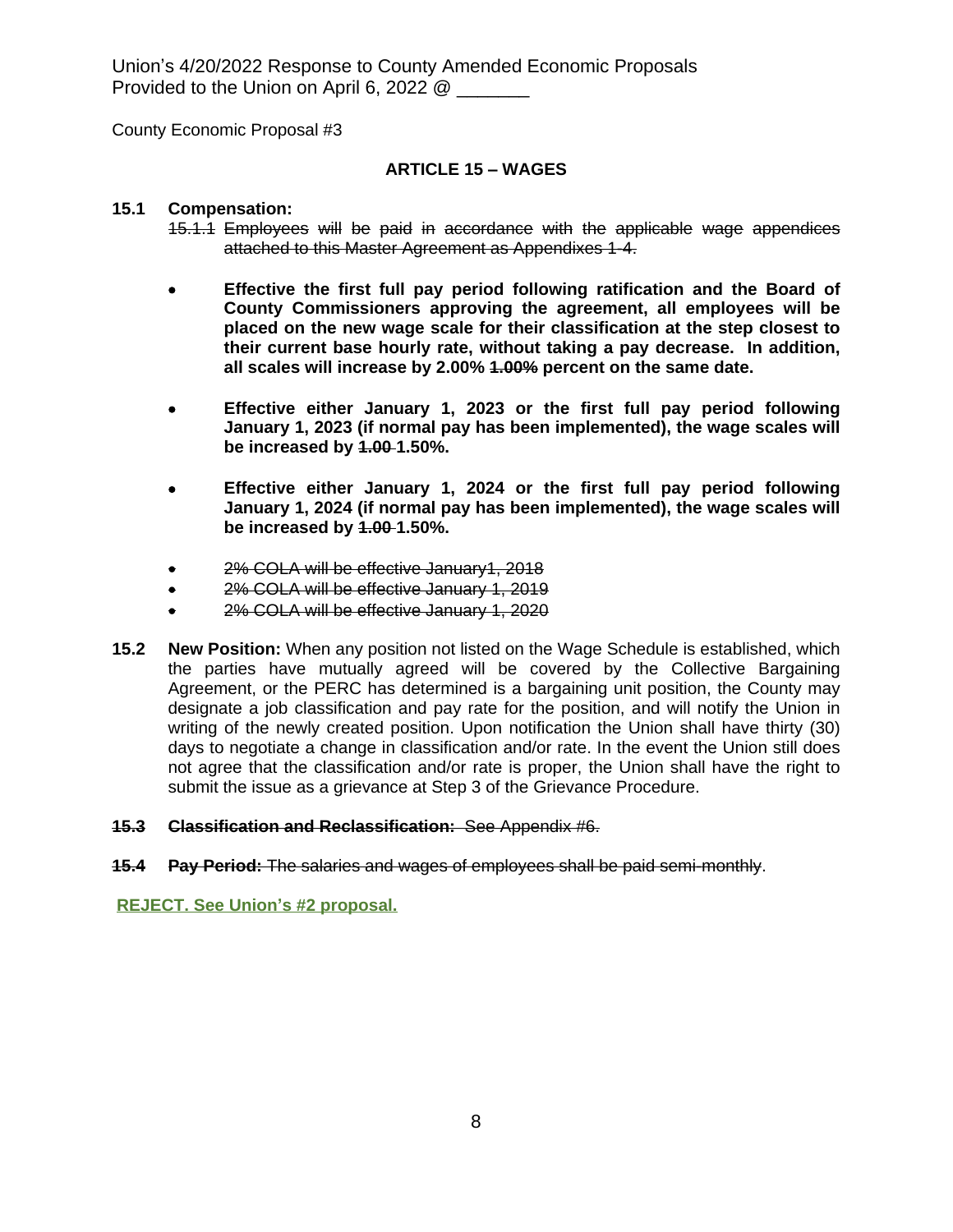County Economic Proposal #4

# **ARTICLE 15 – SHIFT DIFFERENTIAL**

- **\*\****The County is withdrawing this proposal*
- **15.5 Shift Differential:** See Supplemental Agreements

**In addition to the established wage rates, the employer shall pay an hourly premium for all hours worked as follows:**

- **A. Afternoon Shift (2:00P – 10:00P) \$0.50/hr**
- **B. Night Shift (10:00P – 6:00A) \$0.60/hr**

**If an employee's regularly scheduled shift crosses over, the employee will be paid the differential for the shift where a majority of their hours fall.**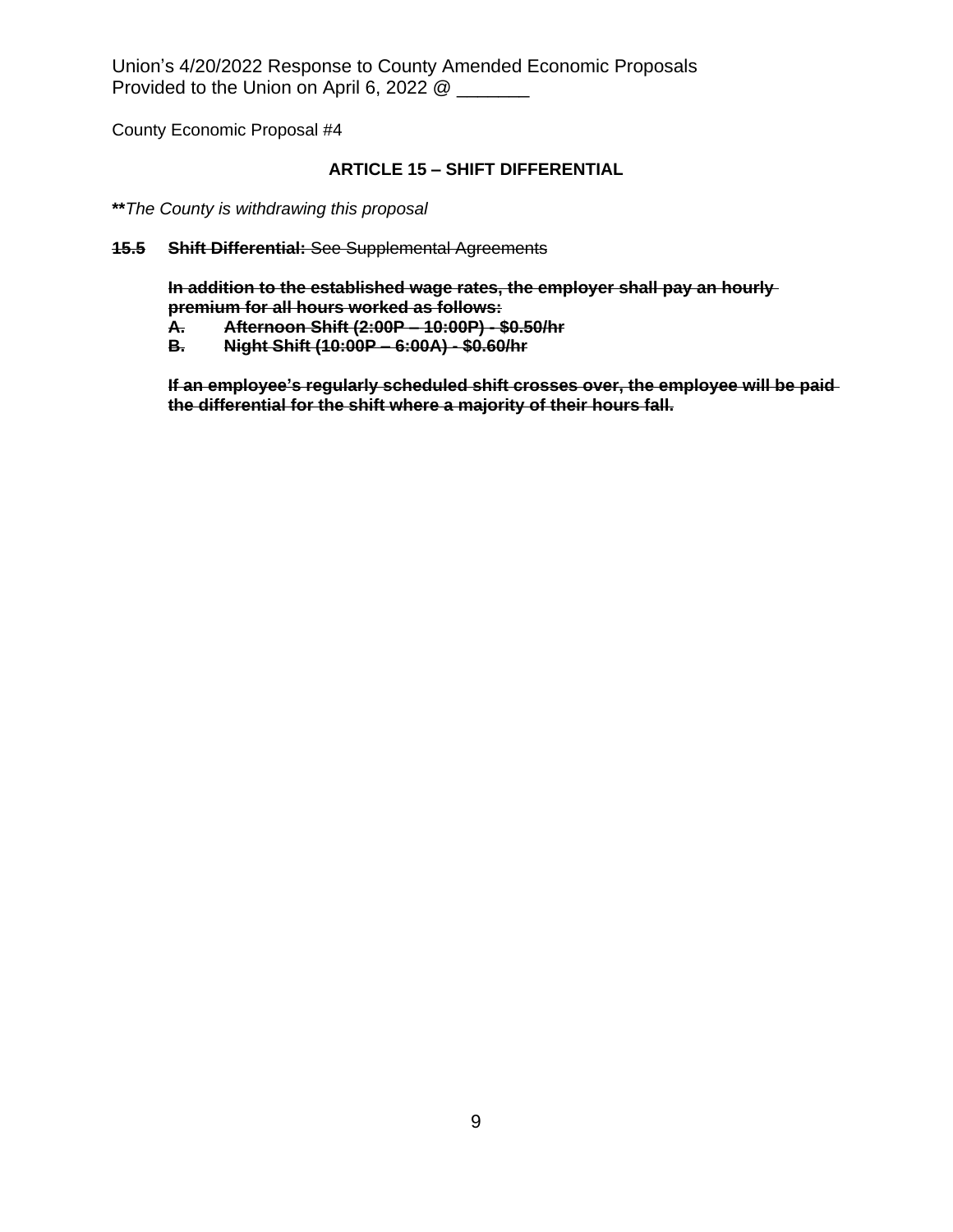County Economic Proposal #6

### **ARTICLE 15 – OVERTIME**

#### **15.7 Overtime:**

**All employees who meet FLSA standards** *and* **the State of Washington required salary threshold will be defined as overtime exempt and will not be eligible to earn overtime. All other employees who do not meet either of these definitions, will be eligible to earn overtime as outlined below: OPEN**

- 15.7.1 All overtime worked must be authorized and approved.
- 15.7.2 Time and one-half  $(1/2)$  the employee's regular rate of pay shall be paid for work under any of the following conditions but compensation shall not be paid twice for the same hours.
- 15.7.3 All worked performed in excess of seven and one-half (7½) or eight (8) hours in any work day; **REJECT**
- 15.7.4 All worked performed in excess of thirty-seven and one-half (37½) or forty (40) hours in any work week**; Juvenile Correction Officers please refer to the Local 492-J Supplemental Agreement for Overtime Eligibility. TA**
- 15.7.5 All work performed on any of the paid holidays set forth in Article #8, Section 8.1.
- 15.7.6 All worked performed before or after any scheduled work shifts at the request of the Employers. **REJECT**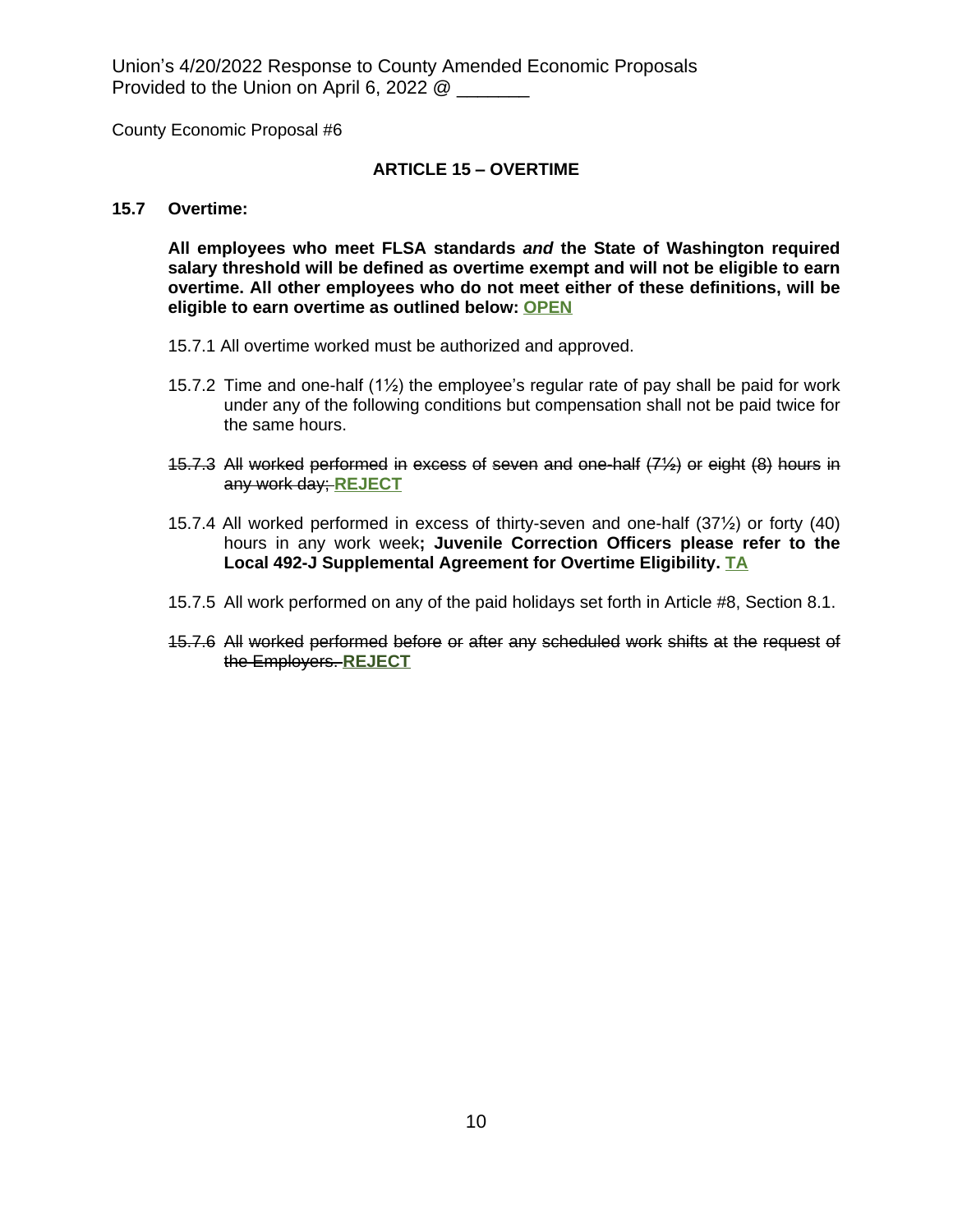County Economic Proposal #7

#### **ARTICLE 15 – COMP TIME**

#### **15.8 Comp Time:**

- **15.8.1 Upon mutual agreement between the employee & the employee's Elected Official/Department Head or designee, At the employees option, overtime work may be compensated by compensatory time off at time and one half (1 and ½). Compensatory time off shall be used within twelve (12) months of the time it was earned. If compensatory time off has not been taken within twelve (12) months, it shall be paid at the employee's current hourly rate of pay. Counter is above. If the modification is accepted by the County, the entire proposal would be a TA**
- **15.8.2 Once an employee has accrued at least 7.5 hours fifteen (15) minutes of compensatory time, they may use their accrued compensatory time at a time(s) that are mutually agreeable between the employer and the employee. Comp time must be used in at least fifteen (15) minute increments Failure on the part of the employer and the employee to agree on when the compensatory time may be taken shall not be grievable.**
- **15.8.3 No employee shall have more than eighty (80) hours of accrued compensatory time at any given time. Once an employee has eighty (80) hours of compensatory time accrued, they will no longer be able to accrue any additional compensatory time until they have less than eighty (80) hours of accrued time.**
- **15.8.4 All accrued compensatory time shall be paid out at the employee's hourly rate of pay at the time of separation.**
- **15.8.5 Employees may request compensation up to forty (40) hours of accrued comp time once per year or twice per year, with each request being up to twenty (20) hours. The final request must happen prior to December 1 of each calendar year.**

15.8.1 See supplementals.

- 15.8.2 The department shall post cumulative comp time earned monthly.
- 15.8.3 The above provisions shall apply unless addressed in individual supplements.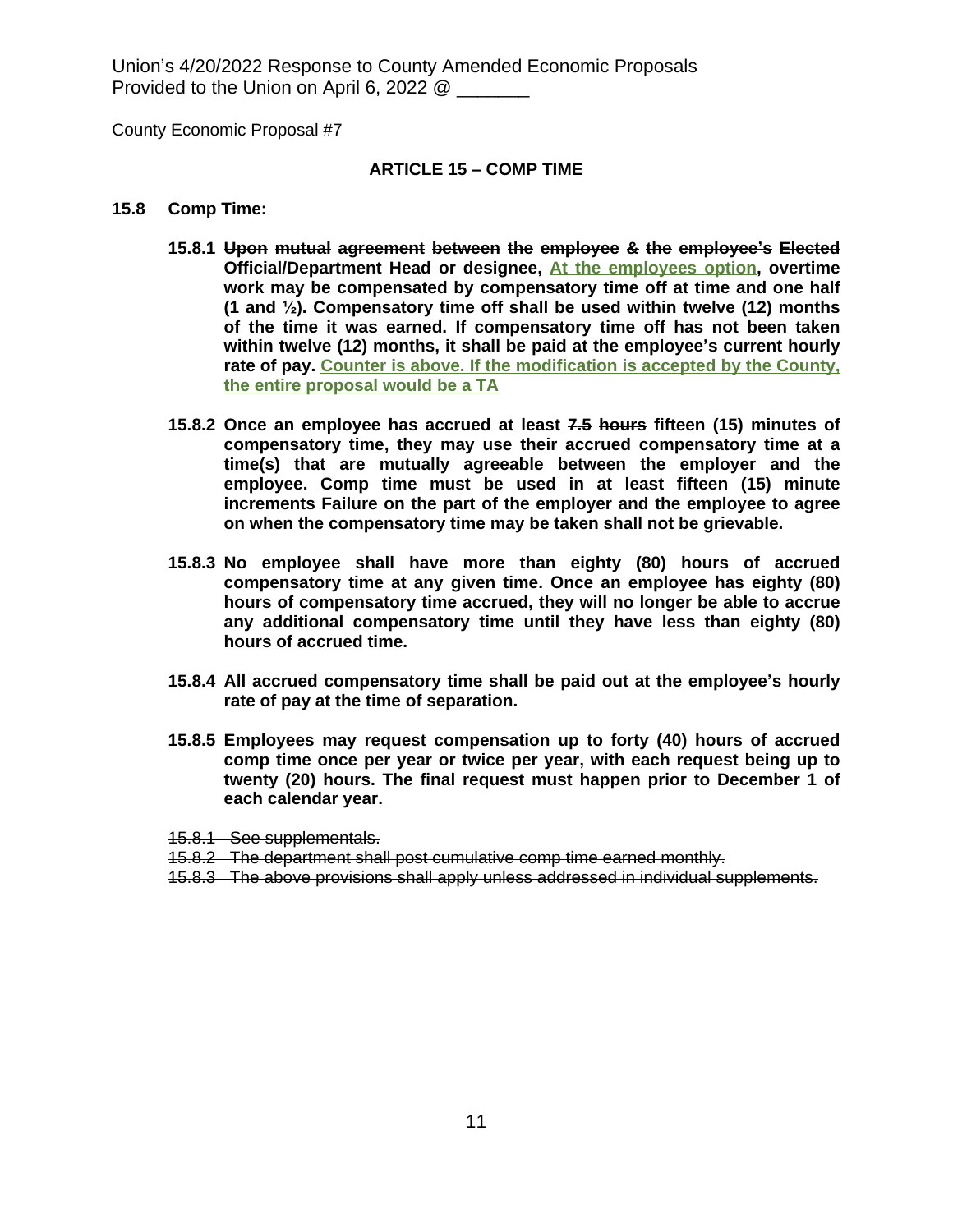County Economic Proposal #8

# **ARTICLE 15 – LONGEVITY**

\*\**See County's What-if proposal provided to the Union on April 6, 2022*

**15.9 Longevity:** Supplemental Agreements will be superseded by this section with the understanding that the service enhancement pay contained in the Appendix A of the 2010-2012 492 RFC Supplemental Agreement (Detention Cooks have been accreted into 1553) will be in addition to the below longevity increases. **Counter: Remove strikethroughs. Rename the Cooks service enhancement pay to "hazard pay" to recognize that they work closely with inmates in a potentially dangerous environment.**

A monthly longevity bonus will be paid an employee, in addition to employees regular rate of pay, if the employee has continuous service from the time of appointment to regular full time employment. Payments will be calculated as follows:

| <b>Continuous Service</b> | <b>Monthly Amount</b> |
|---------------------------|-----------------------|
| Over 7 years              | \$40.00               |
| Over 10 years             | \$75.00               |
| Over 15 years             | \$100.00              |
| Over 20 years             | \$150.00              |
| Over 25 years             | \$200.00              |
|                           |                       |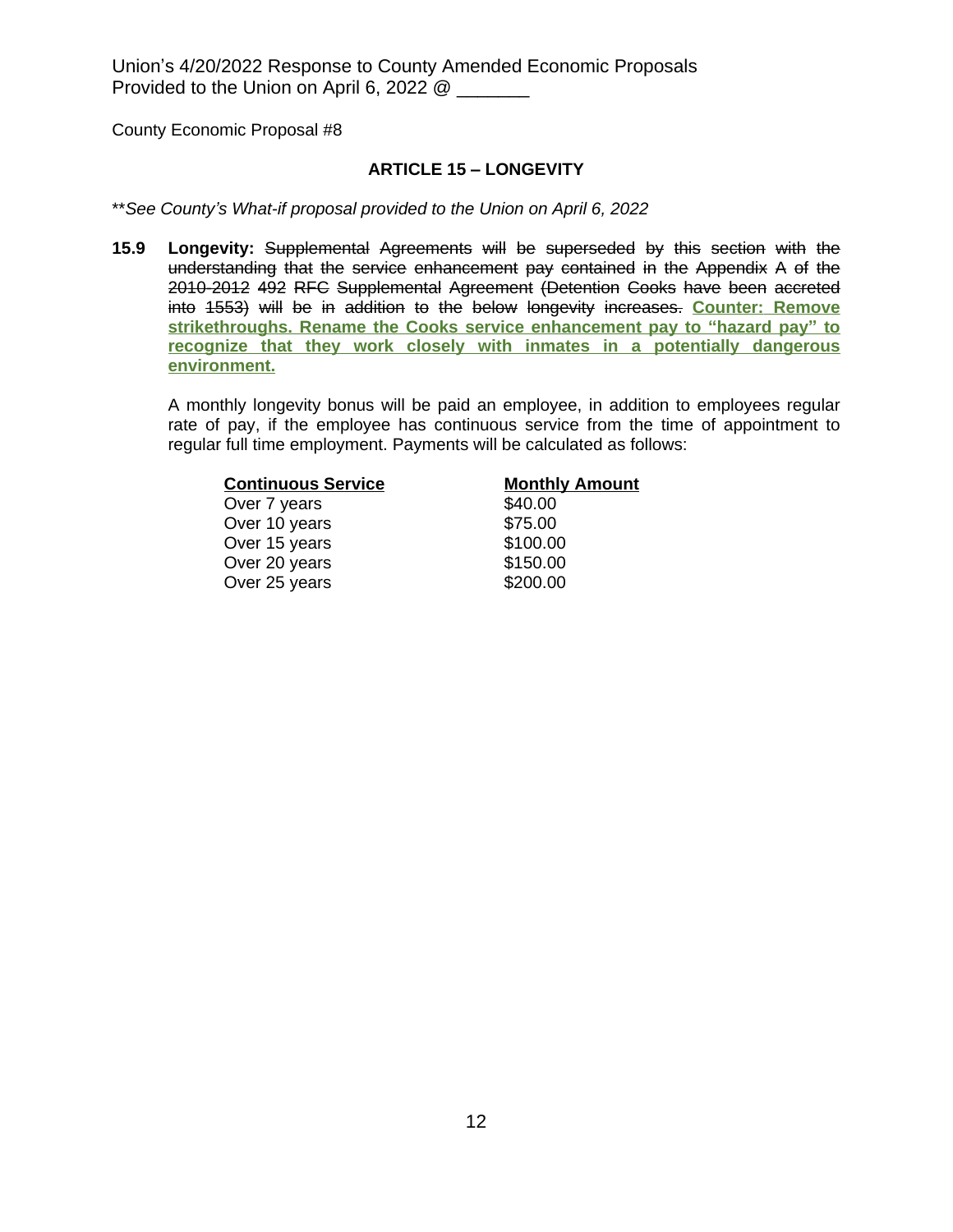County Economic Proposal #9

### **ARTICLE 15 – OUT OF CLASS PAY**

#### **15.10 Out of Class Pay:** See Supplemental Agreements.

**When an employee performs work at the written request of the Elected Official/Department Head or designee for two (2) hours or more in a work day, in a classification above that in which the employee is normally classified, the employee shall be paid for such work at the rate assigned of the higher classified position at the Step that results in a minimum of a 5% increase in pay, but does not exceed the maximum pay rate of the higher classification.**

**Out of class pay will not be authorized in any case if there is no position in the department/division for which the out of class pay is being requested.**

**The employee must meet the minimum requirements of the higher classification in order to be assigned the out of class and essential functions of the higher job classification and be paid the out of class pay if the temporary work is out of class.**

**Out of class pay assignments will be based upon seniority and ability.**

**When requested, the Department shall provide the Union with a list of employees who have worked out of class assignments.**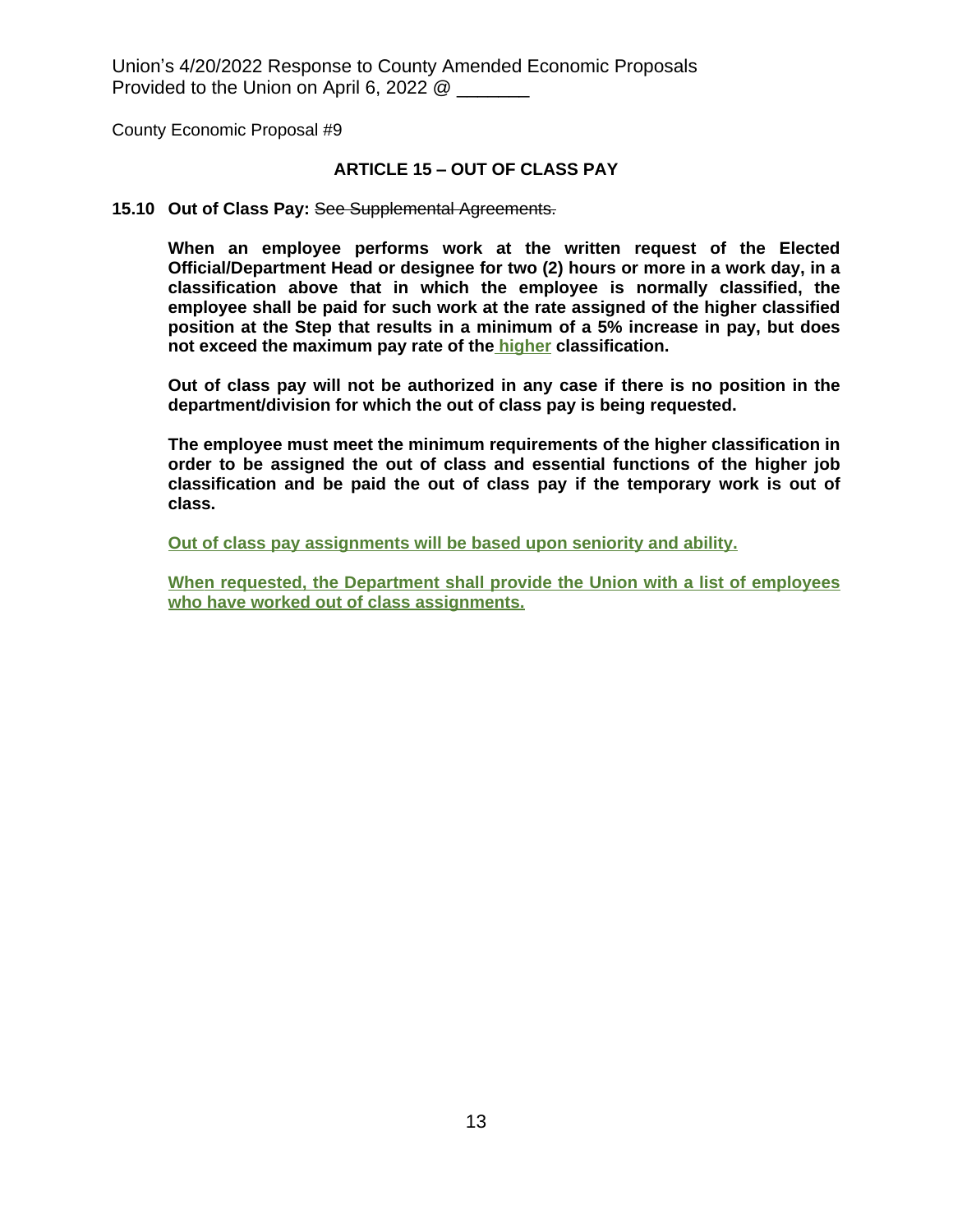County Economic Proposal #10

# **ARTICLE 15 – STEP INCREASE PROCESS & METHODS OF PAYMENT**

# **15.11 Step Increase Process:**

**All newly hired or recently promoted employees will be eligible for a one-step, step that will become effective on the first, full pay period following six (6) months in their position. This date will become their annual step increase date. Thereafter, employees will receive a two-step, step increase effective on the first, full pay period following their annual step increase date. Counter, add: If step one (1) of wage range 100 is surpassed by the Washington State Minimum Wage rate, step one (1) shall be moved and remain 5.6% above the minimum wage rate, and all other steps in wage range 100 shall be adjusted accordingly, as shall all other wage ranges per the Evergreen Wage Study pay plan/grid.**

(this section will supersede Appendix 6 and supplemental agreements) Conversion of 13 **Step Pay Plan** 

15.11.1 Maintain status quo during 2018: step increases for both new hires and regular employees will be at 2.56%

15.11.2 Beginning in 2019:

13 step range will remain in place

**New hires:** first step increase after hire (at 975 hours/6 months) will always be a 2.56%; subsequent step increases will be at 5.12%

**Regular employees:** scheduled step increases will be at 5.12%

This method minimizes the potential of "leap frogging" pay rates

No employee shall suffer a loss or reduction in base pay

This results in advancing through the step system in half the current time. For newly hired employees hired at step 1, top step would be reached in 6.5 years' vs 12.5 years.

This pay step system will apply only to employees currently on the 13-step system. **TA strikethroughs**

# **15.12 Methods of Salary and Wage Payment**

Two methods of payment of salary and wages will be offered. All employees hired after January 1, 2018 will be paid by Direct Deposit **TA**

- 1) Direct Deposit
	- The standard, default method of payment for salary and wages is by electronic transfer to the employee's designated financial institution. Except as provided in Section 2) below, the newly hired employee will submit the "Authorization for Automatic Payroll Deposits" form in time for the preparation of their second pay period.
	- The employee is responsible for informing the county of any changes in their designated financial institution.
	- Pay advices will be available to all employees in accordance with federal and State employment law and regulations.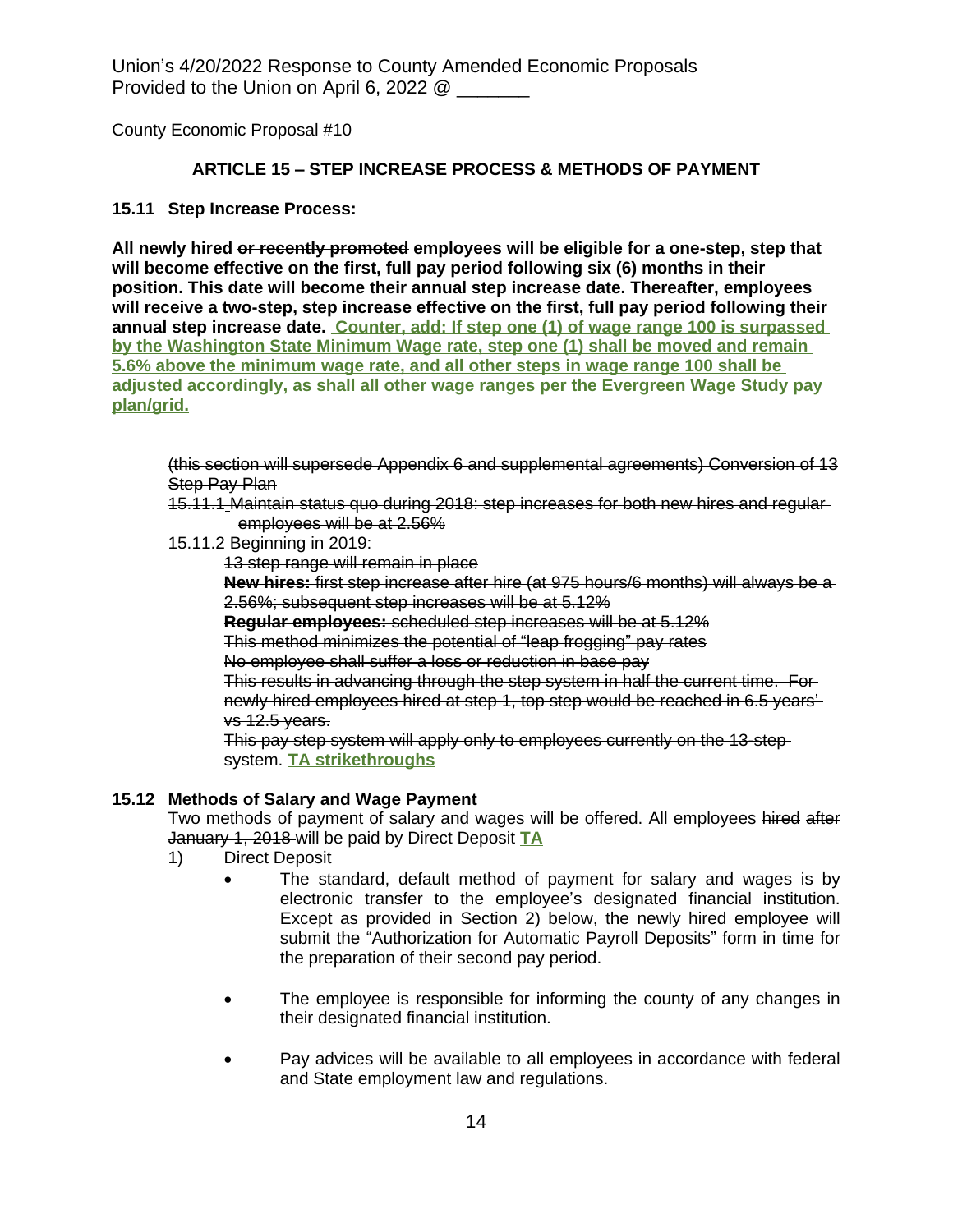- 2) Physical Checks
	- A check (warrant) will be printed and delivered (or mailed) to the employee only in the following situations:
		- The first paycheck of a new hire for a permanent position;
		- The last paycheck coinciding with or following separation from employment;
		- A paycheck produced solely to correct an error; or **TA**
		- A paycheck mailed to the employee only if the employee does not maintain an account at a financial institution. The employee must designate a mailing address and sign an acknowledgement that the check will be mailed using USPS on payday. The employee is responsible for informing the county of any changes in their mailing address. **TA**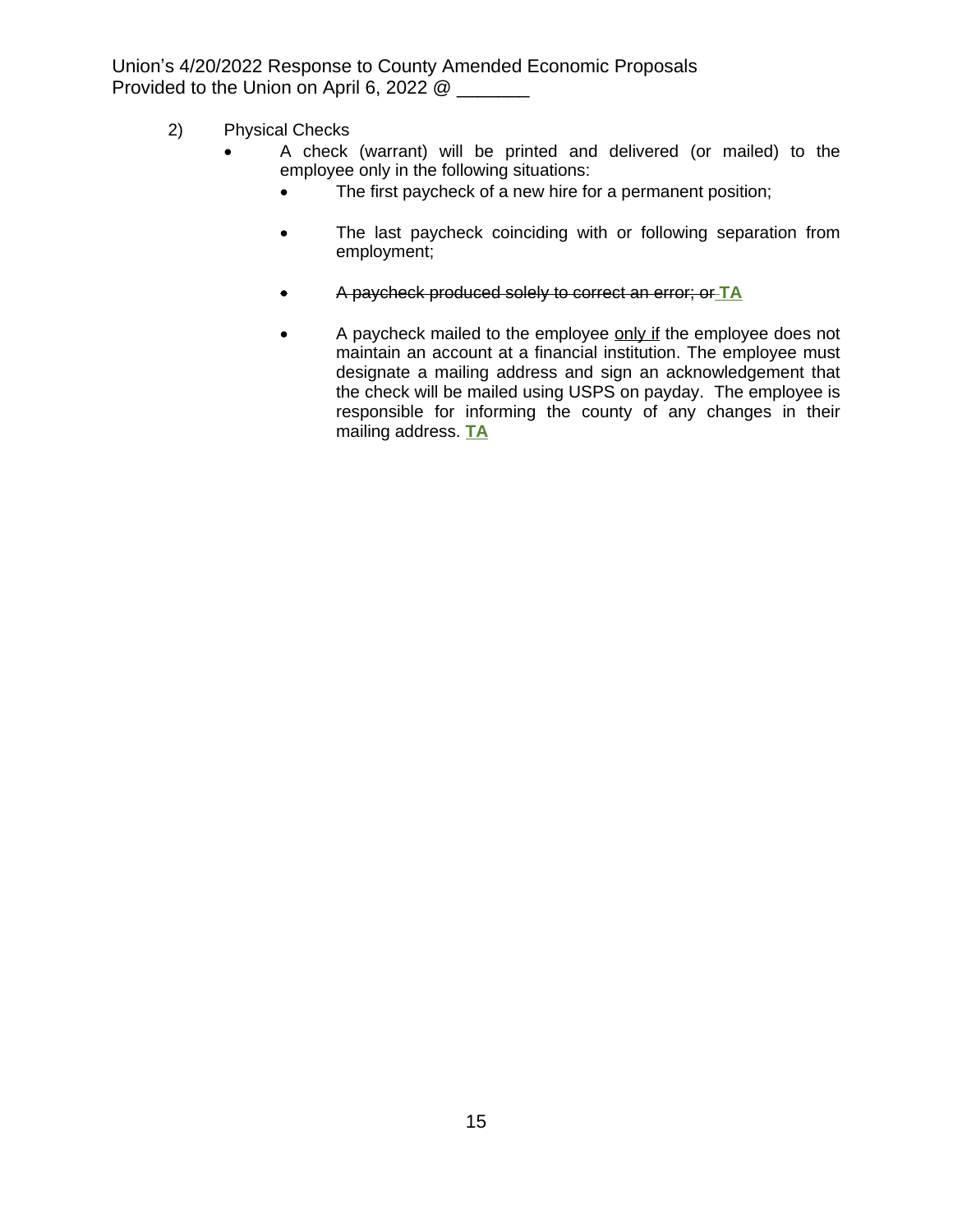County Economic Proposal #11

### **ARTICLE 15 – ADVANCE STEP PLACEMENT**

# **NEW Advance Step Placement**

**The County may place all new employees up to step 6 of the wage range. Placing a new hire at a step higher than step 6 requires the Union's approval. and any current employee at the time of a promotion to a step that corresponds to their prior experience and/or level of education in accordance with the County's policy regarding advance step placement. The County's decision to offer an advance step up to step 6 is non-grievable. Counter**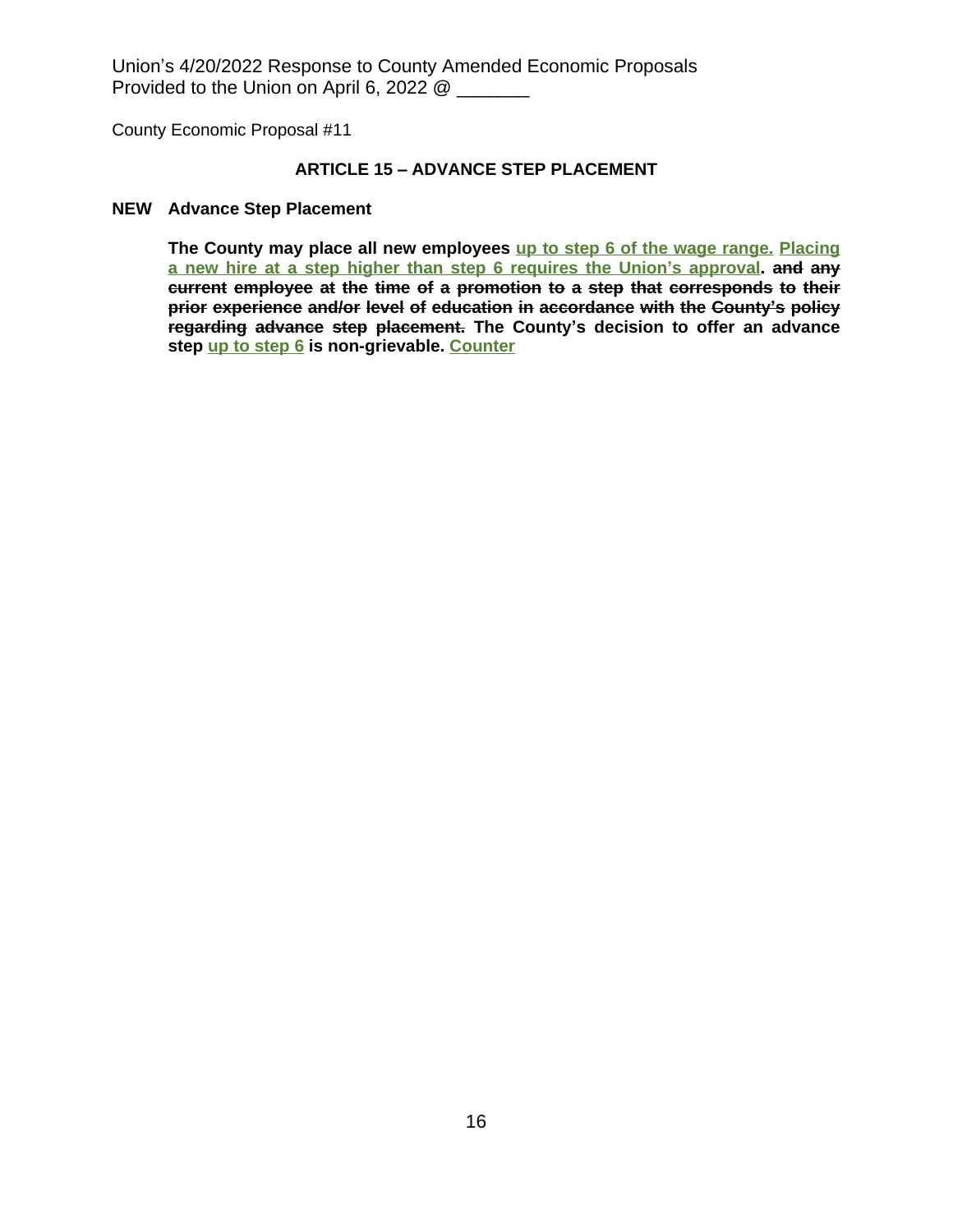County Economic Proposal #12

# **ARTICLE 22 – GENERAL CONDITIONS**

- **22.5.1 Safety Shoe Policy:** See supplemental. **All employees who work in a position/classification identified by the Department, in conjunction with Risk management, that require protective footwear or special footwear, shall wear safety shoes/boots on while working. will be eligible to receive reimbursement of up to \$150.00 \$200.00 for the purchase of protective or special footwear. Employees will only be eligible to receive one reimbursement per calendar year. The county will provide,**
	- **1. Safety toed shoes/boots, up to \$200.00/ year, or**
	- **2. Custom safety toed shoes/ boots, up to \$600.00 every 3 years.**
- **22.5.2 Wearing safety shoe/boots on the job is required in the following Departments and activities, but not limited to the following listed Departments as defined by the County's Risk manager.**

**492-SP** 

**-Sheriff's Garage**

**-Auto Technicians**

**-Maintenance**

**1135** 

**-Garage Personnel (excluding office support)**

**-Bridge Crew**

**-Weld Shop**

**1553** 

**-Parks and Recreation**

 **-Parks Maintenance**

**-Facilities Maintenance**

**-Information Systems Department**

 **-Delivery**

 **-Maintenance**

**-Auditor's Inventory Personnel**